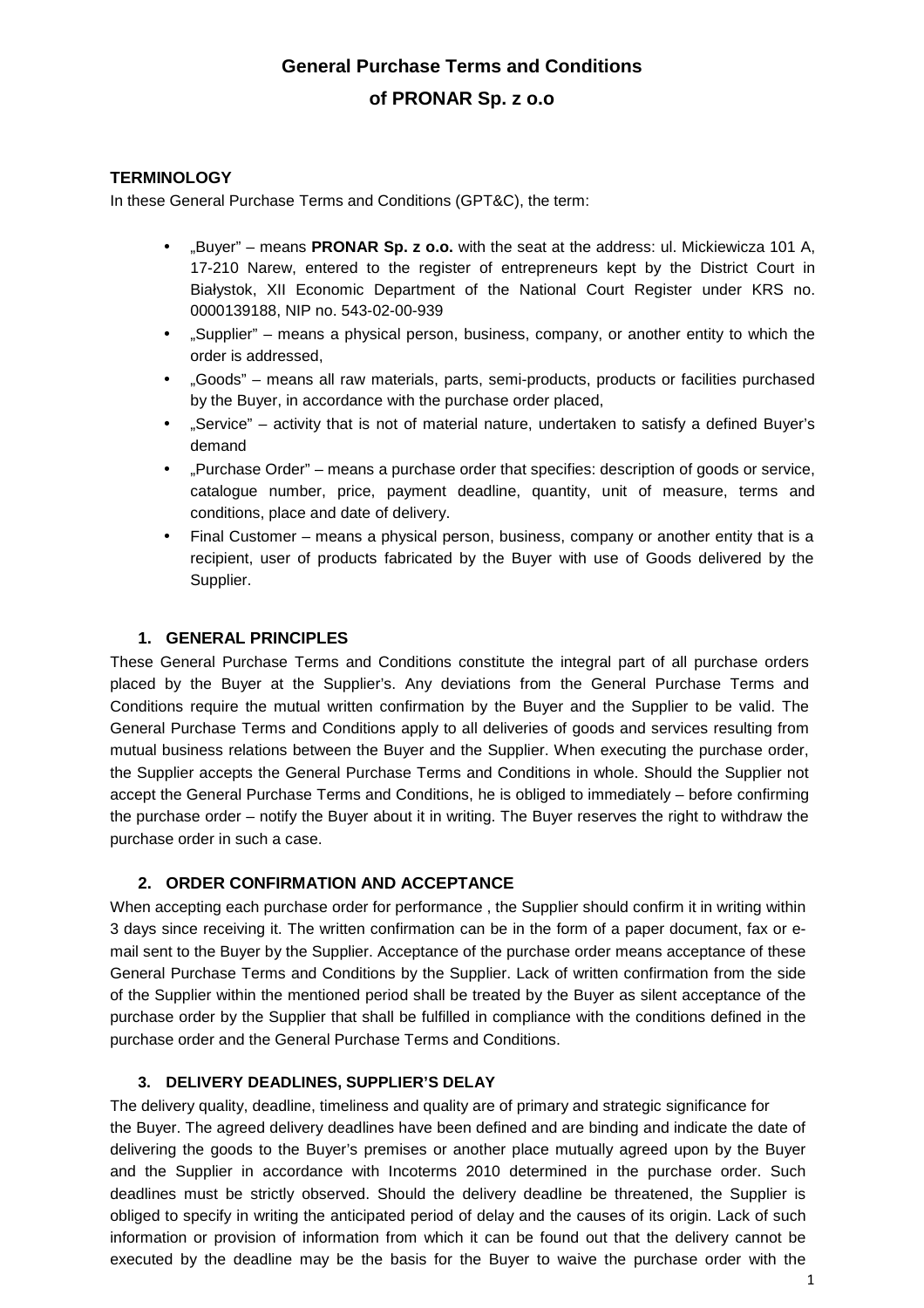consequences resulting from item 6 of these General Purchase Terms and Conditions. The Buyer reserves the right to waive in whole or partially, within 7 days, the purchase order that was not executed within the period defined in the purchase order without a duty to pay any compensation. At the same time the Buyer reserves the right to claim compensation from the Supplier for undue execution of the purchase order as per the general rules defined in the Civil Code and return of costs borne for substituted performance of the purchase order.

# **4. DELIVERY PLACE AND CONDITIONS**

The ordered goods shall be delivered to the Buyer's premises or another place mutually indicated in writing by the Buyer and the Supplier.

The delivery may be considered incomplete and may be rejected if it is not accompanied with a delivery document issued by the Supplier and indicating the number of the Buyer's purchase order, specification of the shipped (ordered) goods, quantity and its value as well as all required certificates of conformity, other certificates and guarantee sheets. If such conditions are not fulfilled, the Buyer is not liable for the resulting delay in delivery acceptance and payment date.

# **5. DELIVERY RISKS**

The Supplier is responsible for any damages resulting from each delay, loss or defects caused by incorrect marking, packing or identification of shipment. The delivery of the ordered goods is considered accomplished as regards compliance with the delivery conditions and transfer of the risk of accidental loss or damage of the goods from the Supplier onto the Buyer at the moment of defectfree documented acceptance of the subject of delivery by the Buyer in the agreed place.

# **6. CONVENTIONAL PENALTIES**

Responsibility for a failure to perform or undue performance of the purchase order has been established in the form of conventional penalties in the following cases and amounts: The Supplier shall pay conventional penalties to the Buyer:

1. for a waiver to perform the purchase order that has been accepted but not fulfilled due to causes depending on the Supplier or by the Supplier due to causes that are not dependent on the Buyer – in the amount of 10% of the gross value of the purchase order subject;

2. for exceeding the delivery deadline in the amount of 0.2% of the purchase order gross value for each day of delay; this refers also to indirect deadlines;

3. for a delay in removal of defects found during receipt of the purchase order subject or during the guarantee and warranty period for the defects in the amount of 0.4% of the purchase order gross value, for each day of delay, counting from the deadline indicated by the Buyer for removal of defects.

The Buyer has a right to deduct the counted penalties from liabilities due to the Supplier. Should the Supplier be delayed with performance of the purchase order subject or fail to fulfill the duty defined in item 3. of the General Purchase Terms and Conditions, the Buyer may – without resigning of the rights to calculate the conventional penalty and the complementary compensation – make use of one or more of the following rights:

- demand performance of the purchase order in whole or partially;
- purchase from another entity at the cost and risk of the Supplier;
- waive the purchase order due to causes pertaining to the Supplier without indicating any additional deadline, upon written notification of the Supplier.

If the conventional penalty does not cover the damage incurred, the Buyer may seek the complementary compensation in accordance with the generally applicable rules.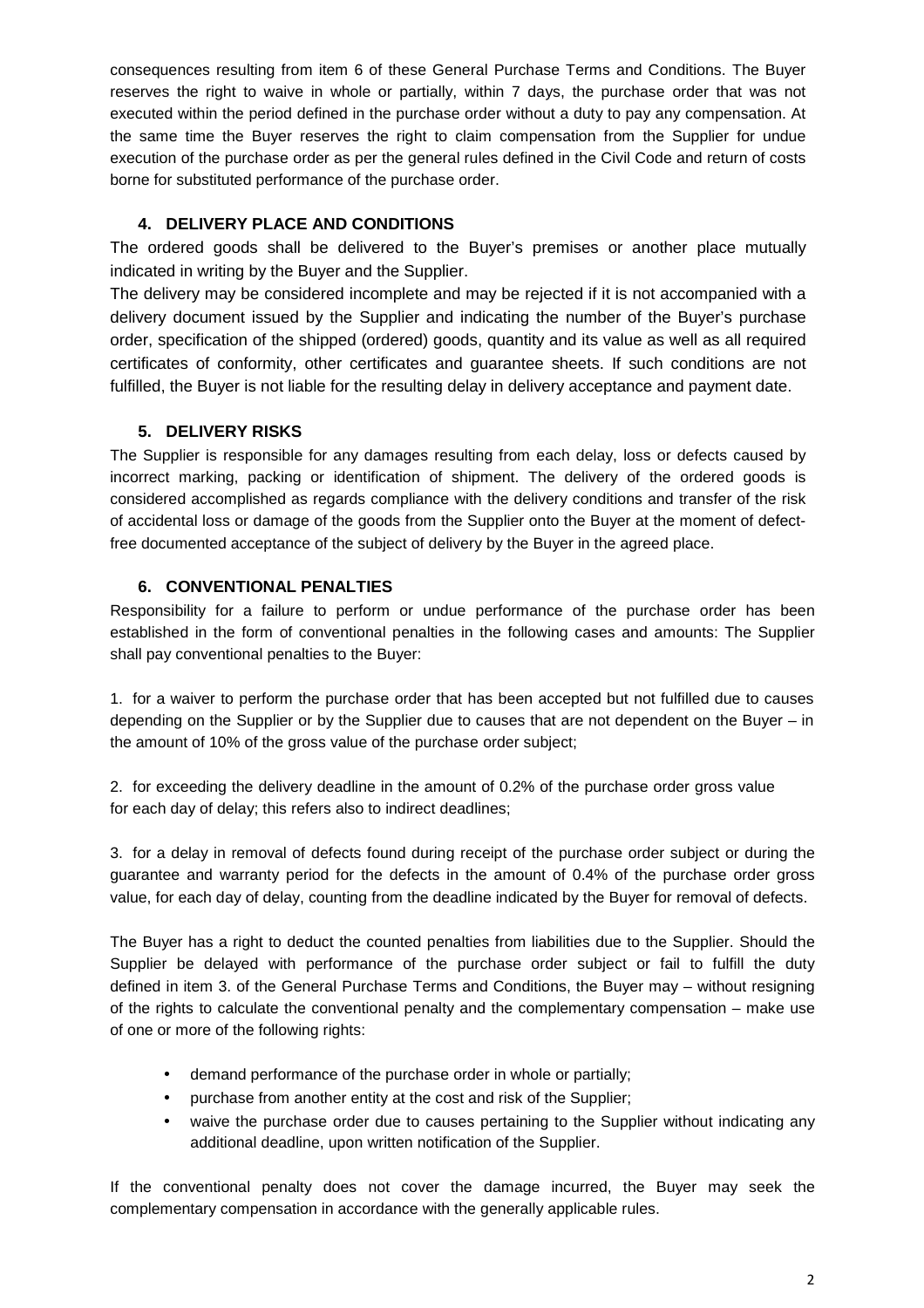# **7. GUARANTEE, WARRANTY, RETURNS**

Upon accomplishment of the purchase order, the Supplier grants guarantee and warranty for the delivered goods for the period of 24 months since the day of delivering the final product to the Final Customer, however not longer than for the period of 36 months since the date of delivering the goods from the Supplier to the Buyer. The guarantee liability is compliant with the Civil Code regulations. The Buyer notifies the Supplier about the defects found in the goods delivered. The defects found during receipt and during the guarantee period shall be removed by the Supplier within the period indicated by the Buyer. The Supplier shall undertake any required actions to assure replacement or, upon consent of the Buyer, repair of defective goods at his own cost with due care. Should the Supplier fail to remove the reported defect within the indicated period, the Buyer may remove the defect in lieu of the Supplier, at his cost, upon an earlier written notice provided to the Supplier.

The Buyer, at his own discretion, reserves the right to:

- a) return all defective goods at the Supplier's cost,
- b) demand their replacement at the Supplier's cost,

c) demand the return of costs borne by the Buyer in relation to defects of goods.

All costs related to delivery of the defective goods shall be incurred by the Supplier. The Buyer is entitled to deduct (also conventionally) the mentioned costs from the amounts due to the Supplier. The above does not infringe the Buyer's rights for conventional penalties, complementary compensation and withholding payments of the Supplier's invoices and does not release the Supplier from the guarantee liabilities. The Supplier shall deliver the guarantee card (when required by the Buyer) to the Buyer at the latest on the purchase order subject delivery date. Regardless of the guarantee rights, the Supplier takes responsibility against the Customer under warranty in accordance with the Civil Code regulations. The period of warranty granted by the Supplier is equivalent to the period of guarantee granted by him.

## **8. PRICE, INVOICE**

The agreed prices are the fixed ones and their increase, once they have been established, is not permitted without an earlier consent of the Buyer. The prices cover delivery to the indicated place at the Supplier's cost – "DDP" delivery condition in accordance with Incoterms 2010 including packing, and if the "EXW" delivery condition has been agreed upon, in accordance with Incoterms 2010, transport is provided as approved by the Buyer, or in accordance with other agreed conditions compliant with Incoterms 2010.

The invoice must include, among others, the following information:

- number and date of the Buyer's purchase order,
- delivered quantity and unit of measure of each item,
- unit price and value for each item.

A failure to comply with the mentioned conditions results in a failure to accept the invoice and the invoice is considered as not issued.

#### **9. AUDIT**

The Supplier will allow the Buyer to conduct periodic audits to verify the processes used in production and quality control. The audit will be completed with an audit report. The Buyer's auditors are obliged to treat the information obtained in the strictest confidence. If, as a result of the audit, the Buyer finds the need to introduce corrective and / or improvement actions, the Supplier shall immediately, no longer than 14 days from the date of signing the audit report, develop an action plan and implement it in accordance with the schedule.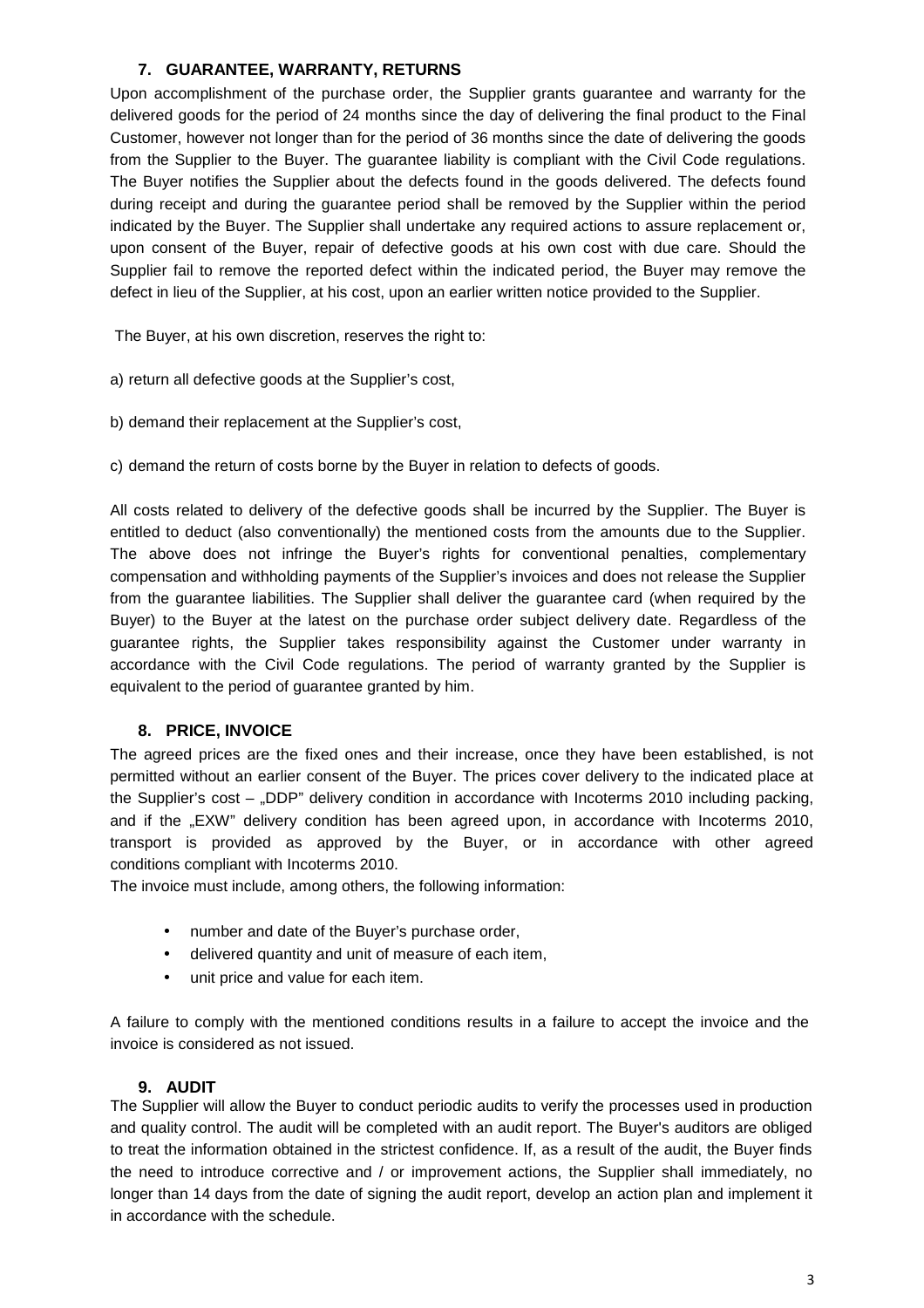#### **10. DELIVERY SUBJECT**

The subject of delivery must be made in accordance with the content of the order, applicable standards and regulations, be the original subject of the contract, for which the Supplier will provide the necessary documents, approvals and certificates along with the delivery of the purchased goods. The lack of the documents required by the Buyer will be considered as an incomplete delivery, which may result in a refusal to accept it. It is forbidden to send non-original items, counterfeit items, substitutes and other details not approved by the Buyer.

All goods delivered by the Supplier, including their components delivered by the supplier's subcontractors, must be original, counterfeit, originally packed and fully compliant with all the requirements set by the Buyer, i.e. specifications, certificates and all data presented by the Supplier.

The Supplier guarantees that none of the delivery items will be counterfeit, inaccurately marked, improperly/ not originally packed or in any way falsely presented to the Buyer.

The Seller guarantees that the goods comply with the conditions set out in the Order, are suitable for the purpose for which they were intended or as provided for in the Order, and that they are free from defects. The supplier is obliged to subject the delivered goods to full quality control. The Buyer is not obliged to test the quantity or quality of the Goods upon receipt. The collection of the Goods by the Buyer does not release the Seller from any liability, in particular due to defects in the Goods or liability for improper performance of the Order. The Buyer may analyze the quality of the received Goods on his own, in terms of its compliance with the Order, in particular with the agreed quality specification.

At the request of the Buyer, the Supplier will provide all certificates of compliance in accordance with the requirements of the subject of delivery.

The Buyer is not responsible for the Supplier's payment for non-genuine / counterfeit goods under investigation.

#### **11. PAYMENT CONDITIONS AND RESTRICTIONS**

All payment shall be made on the condition that the delivered goods are found to be free from quality defects. Should the Buyer find and immediately notify the Supplier about quality defects in the delivered goods, the Buyer has a right to withhold the payment in whole or partially until such quality defects are removed. Acceptance of the delivered goods and payment for them by the Buyer takes place upon verification of the invoice and the manner of seeking the guarantee rights and/or claims for compensation for losses. When the delivered goods and invoices are compliant with the purchase order specification and clauses, the Buyer shall remit payments onto the Supplier's bank account. The payment for the Supplier shall be made at least 30 days since the day of delivering the invoice to the Customer's premises together with the report on defect-free acceptance of goods or service, unless agreed otherwise in writing by the parties. The deadline for payment of incorrectly issued invoices is counted from the time of delivering the correcting invoices by the Buyer and extended by the time that lapsed since the date of receiving the VAT invoice till the date of receiving the correcting invoice. Settlement of the payment does not constitute the confirmation that the Supplier accomplished the obligations resulting from the delivery contract. The invoice is issued in the currency of the Buyer's country, unless agreed otherwise. The invoice should specify VAT.

#### **12. FORCE MAJEURE**

Both the Buyer and the Supplier may withdraw from execution of the purchase order in case of a delay that takes place beyond their control. A delay beyond control is considered to be a delay caused by force majeure, i.e. a natural disaster that could not be prevented nor anticipated while maintaining due care, which in particular is understood as fires, floods, earthquakes and other natural disasters, as well as wars or other military maneuvers, emergency states, natural disasters, epidemics, quarantine restrictions, embargoes, prohibition of movement, sanctions, revolutions, and other reasons that the contracting authority he couldn't predict.

#### **13. CONFIDENTIALITY**

Any information resulting directly from these General Purchase Terms and Conditions as well as the information obtained by the Supplier in relation to execution of the purchase order, including in